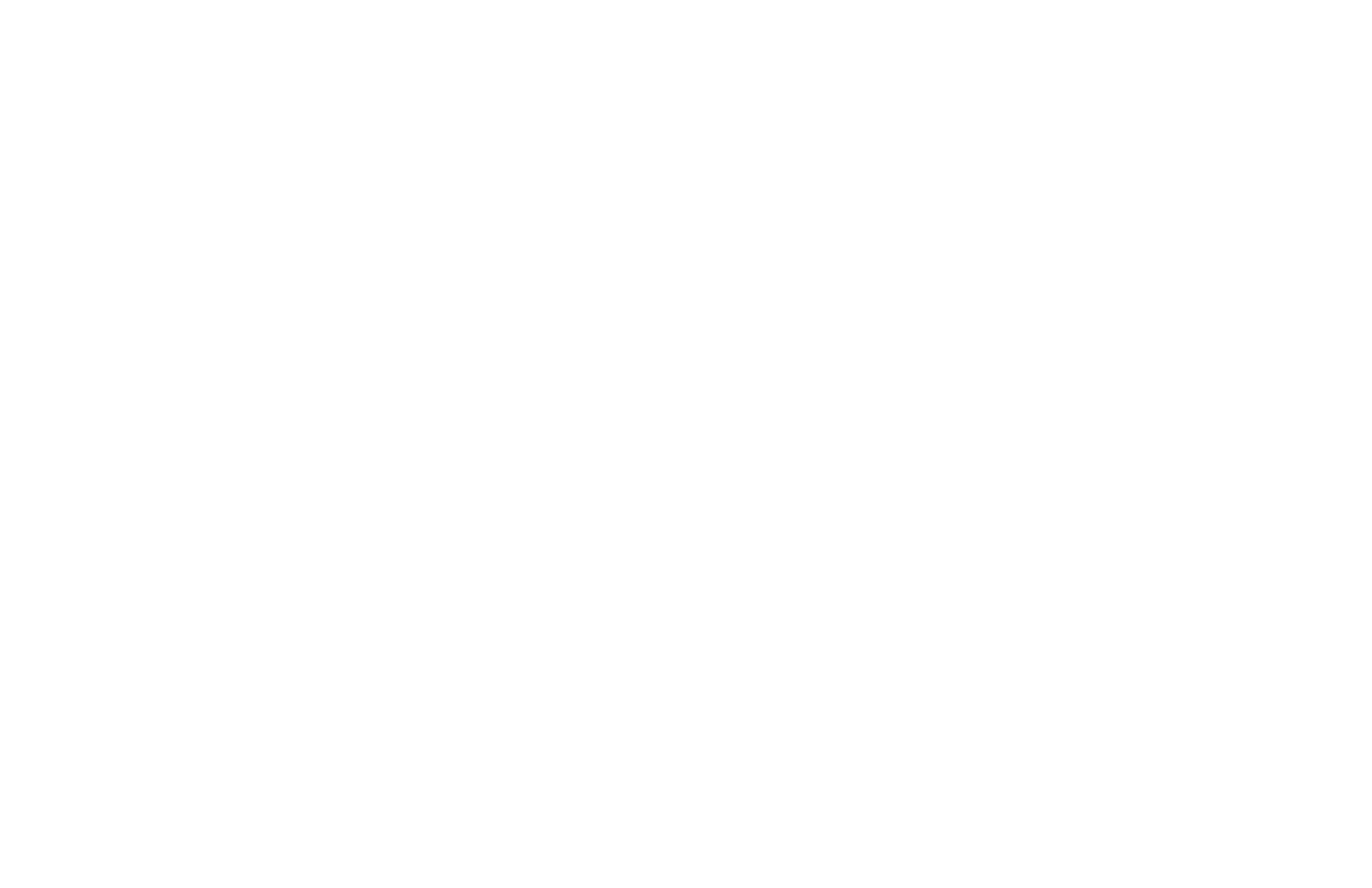## **2021 Rx: Togetherness**

John Pingo, PhD. BCBA-D, President/CEO



Loneliness has the same impact on mortality as smoking 15 cigarettes a day, making it even more dangerous than obesity, according to the results of a 2015 Brigham Young University study, "Loneliness and Social Isolation as Risk Factors for Mortality." Before 2020, I believed I was more of a loner who didn't

need to be around other people. The pandemic, and the loss of time with the people I work with has brought home the realization that the reason I enjoy my work at Goldie B. Floberg Center is the people.

As hard as isolation has been for me and others, I can't imagine how hard it has been for the people we serve. Even when in-person learning is available, many of the children we serve are medically vulnerable and have continued e-learning. Community employment, day services, and community activities for adults have been on hold as well in order to avoid spread within homes and to staff.

I recently heard researcher Nicholas Epley interviewed about a study he conducted in which commuters on trains and buses were instructed to talk to a stranger near them, to remain disconnected, or to commute as normal. In both contexts, participants reported a more positive experience when they connected than when they did not, regardless of whether they

were introverts or extroverts. He stated that when he is interviewed about the experiment, callers often call in telling him he's crazy, that "people die" talking to strangers. He found that our expectation is that strangers don't want to be engaged. But the data show we are all happier with social interaction, even with strangers!

Our fringe relationships, like coworkers, the server at your Friday fish fry, that one guy you see at the gym every morning, are all a part of the equation of our emotional well-being. These relationships allow us the opportunity to learn new things, have simple interactions, offer gratitude throughout the day, and feel a sense of belonging in our community. This is a massive category of human interaction which we have been missing for months. Fortunately, this is a temporary situation.

We've learned countless lessons from 2020. Here, just from a program perspective, the value of compassionate and consistent direct support professionals to the emotional health of the individuals we serve is immeasurable. DSPs become the immediate relationships as well as those outlying relationships. Even a shift change of staff brings variety to the day of someone sheltering in place. Personally, the lesson I've learned is to cherish the value of togetherness.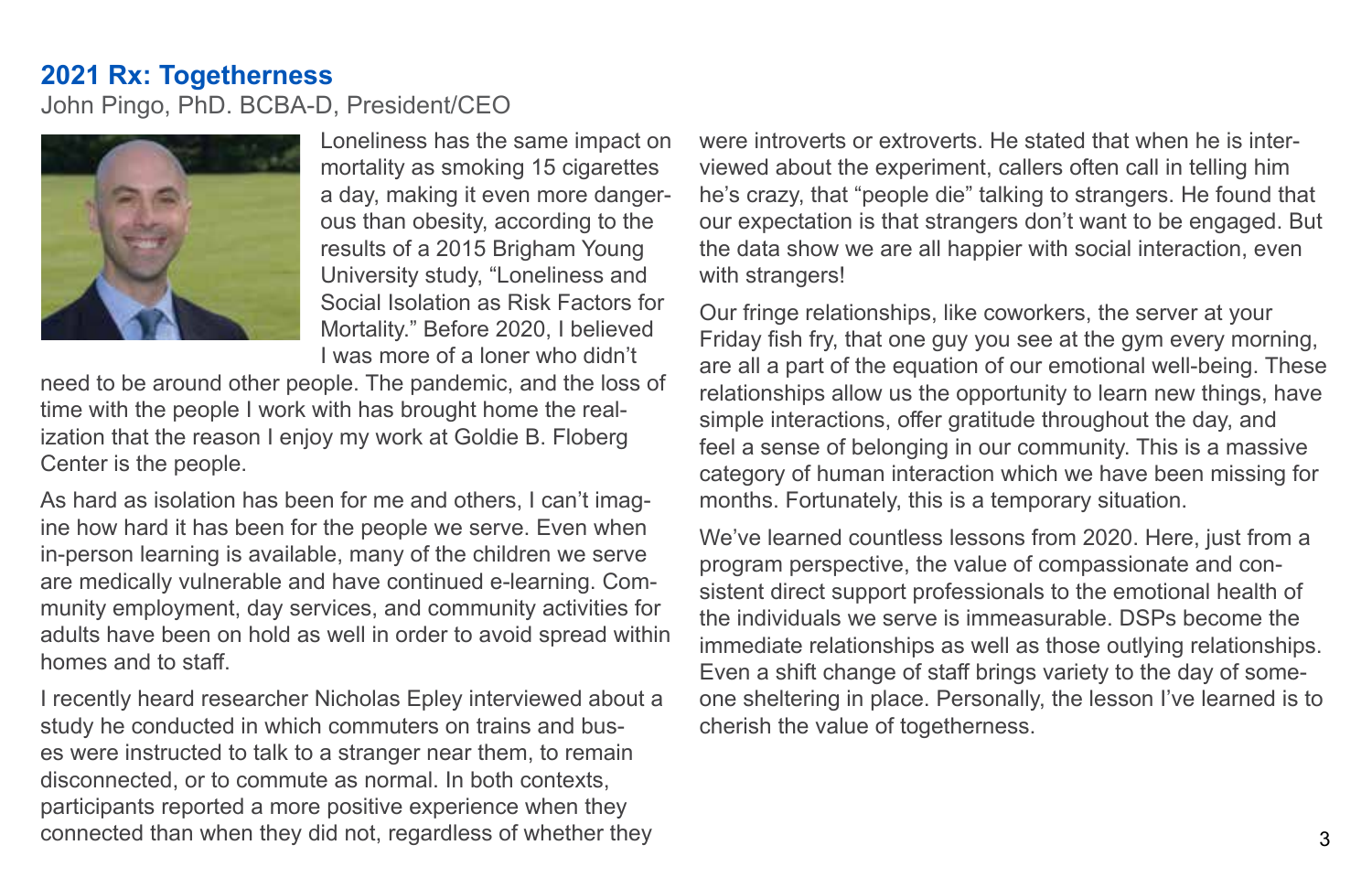# **From the President** Scott B. Krowczyk, MBA, AIF



As we reflect on a year of our lives where lockdowns, quarantines, and social distancing became commonplace, we have an opportunity to look forward to the promise of better times together with new normals, new routines and new responsibilities. I am excited to be moving into the role of President of the Board of Directors for Goldie B. Floberg Center.

As I reflect on what I have learned about our past, and on what I currently witness as a Board member,

the common thread and the DNA of this organization, is the passion of the great people who have been focused on the well-being of those we serve. From Board members and donors to our heroic executive team and DSP staff, the ability of the collective team to come together and plan the right path for those we serve is inspiring.

As we embark on this next year, we will no doubt have to continue to adapt and address new challenges. The Board will continue our role in supporting the organization's long term goals. As we continue to focus on safely getting through the pandemic, we will continue to build on programming and opportunities as well as supporting advocacy at the state level for those we serve. We will also work hard to provide opportunities and

growth for the hard working team that provide these services.

Finally, we will continue to engage our donors and fundraising opportunities focused on securing a great future. I am pleased to see the formation of a Community Advisory Committee aimed at connecting leaders of our past, community leaders, our Board and executives to focus on longterm success for Goldie B Floberg Center. Looking forward, we will also develop a pipeline of future Board members to ensure the momentum we have is maintained for years to come.

I am looking forward to spending more time together in the year ahead.

# **Pride of the Stateline Award**

Goldie B. Floberg Center was recognized with the 2020 Pride of the Stateline award by the Stateline Chamber of Commerce. This award recognizes an individual, business or organization for their contributions to the Stateline community. Follow the link below to see our acceptance video from CEO Dr. John Pingo and persons served, Steven and Greg.

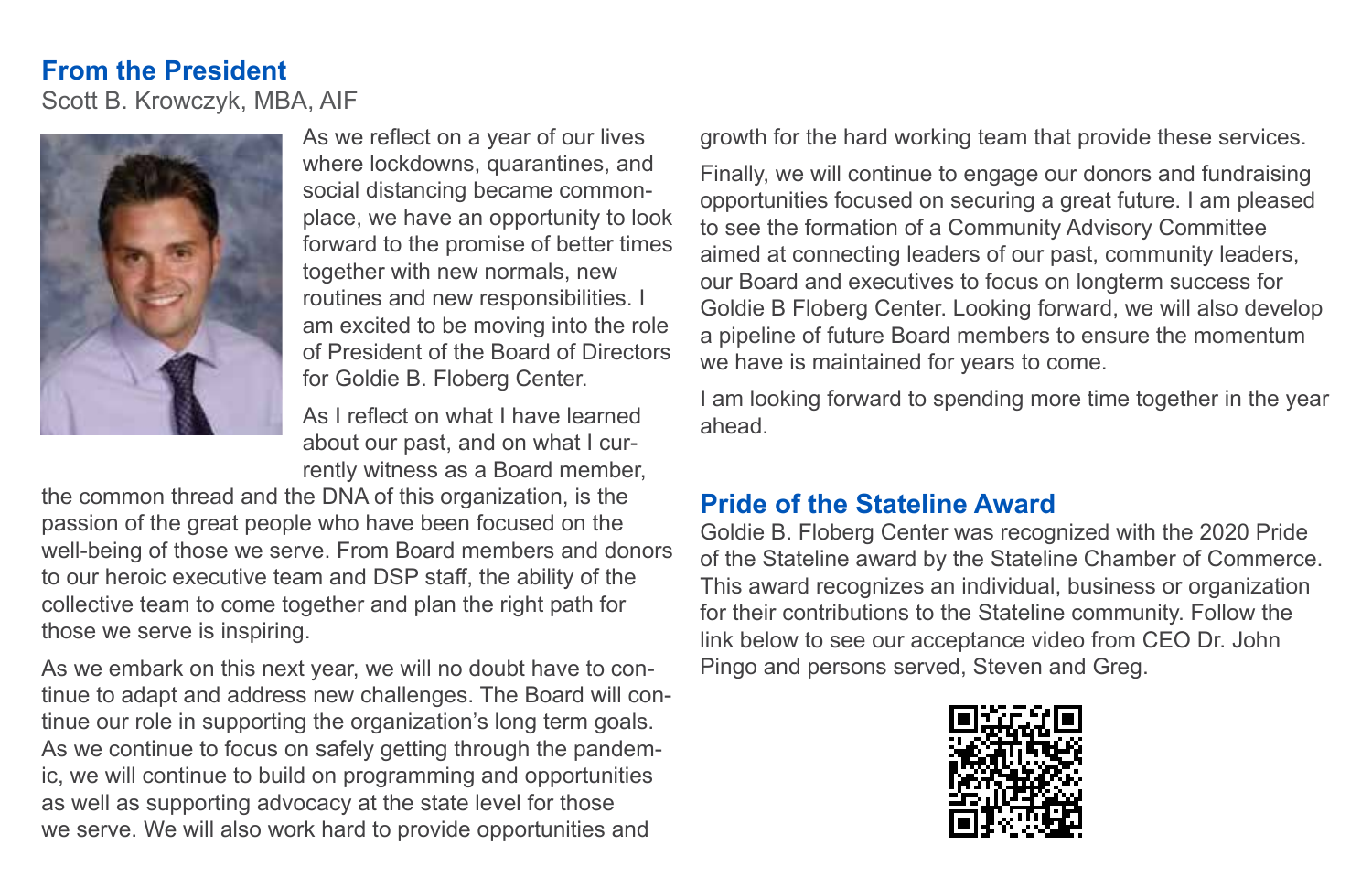## **From the Outgoing President**

Stephen E. Schmeling, President, Board of Directors



2020 is over and 2021 has already had a handful of challenges. This 103-year-old organization has excelled through many previous global challenges and grown from the experiences. The pandemic is no exception. Regardless of the circumstances, our responsibility to the people we serve has not waivered and has gotten stronger through these difficult times. True heroes have emerged. People willing to sacrifice personal safety and time with their families to quarantine with

the people we serve. Thank you to all our DSPs and staff that have stepped up to provide that care and make those personal sacrifices. A big thanks to our executive staff also for providing the leadership needed to guide us through these difficult times.

There have been some disappointments as board president. One of those is not being able to meet face to face this year to share the excitement of our successes, as well as being unable to meet face to face with our donors to say thank you. We would have liked to meet our new friends at the fall event.

The great news is that the organization's successes far outweigh the disappointments. We have beaten the averages as far as COVID cases. The people we serve and our staff have received the first round of vaccinations. We have had new

private business and trade associations step up to provide labor and monetary donations to help our team. We are also in the early stages of developing a Community Advisory Committee made up of previous board members and interested community members.

I am excited to turn over the presidency to Scott Krowczyk. I have worked with Scott on previous boards and know he will be a great leader.

Thank you for the opportunity to serve.

# **Goldie B. Floberg Center**

## **2021 Board of Directors**

### **Officers**

Scott Krowczyk, President John W. Smith, III, Vice President Steve Kneubuehl, Treasurer Alicia Reese, Secretary Stephen E. Schmeling, Immediate Past President

### **Directors**

Chris Benson Patricia Kline Dr. Richard Olson Maryjo Pirages-Reynolds Steven Wang

### **Executive Team**

John Pingo, Ph.D., BCBA, President/CEO

Nancy Swain, Chief Financial Officer

Elizabeth Garcia, VP, Operations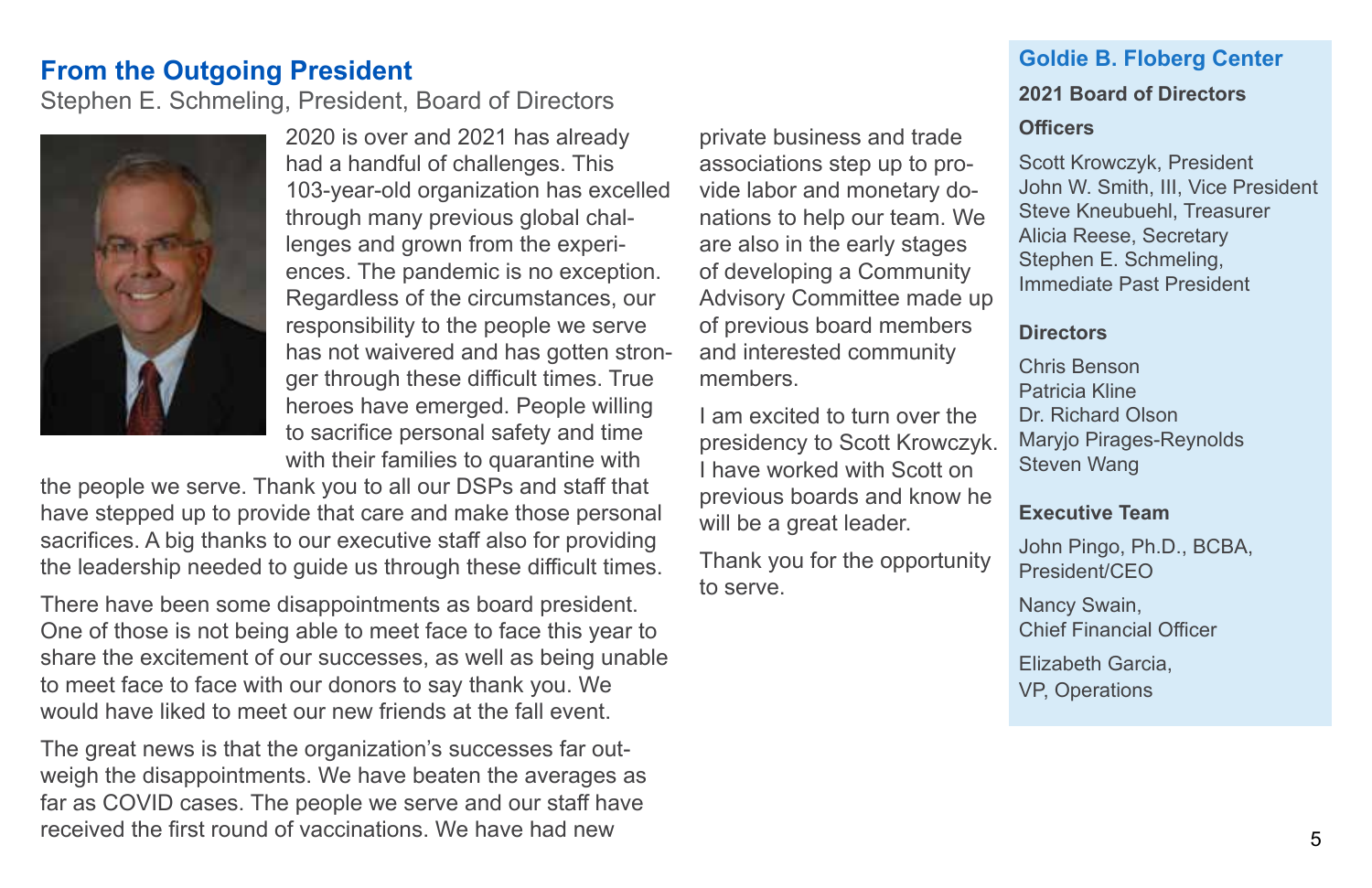# **Giving Extra with Employer Matching**

Insight from Donor Jim Laska



Living in the Meadows of Ridgefield for the past 30+ years and being in such close proximity to the Goldie B. Floberg Center, it only made sense to contribute to such a worthwhile organization over the years. Whether giving regularly through the year or for special occasions

like Mother Christmas, it fills our heart to know we can help the children and adults that are associated with the Goldie Floberg Center in our community.

As a long time employee of Collins Aerospace (Sundstrand, for you long time area residents), I've been aware of the Matching Gifts Program, but never took the time to really understand it. For the last couple of months I've been telling my wife, Carla, that "I need to go into our company website and figure out how to get matching \$\$'s for our contributions to our local charities such as Goldie Floberg". Finally, after saying it for the umpteenth time, she gave me that look that wives give their husbands when they want you to do something right now!

To my surprise the site was very user friendly and already had the Goldie Floberg Center listed as an approved organization. I had asked for a pdf file of my giving year to date and was able

to go in and not only request matching on all the donations I made year to date, but set up a reoccurring monthly donation. I implore all donors to check with their company HR/Benefits department to see if they match charitable giving and to fellow Collins employees, go in and sign up to have your donations match. Whether you give to Goldie Floberg or other charitable organizations in the area, they could all use the extra money.

# Goldie B. Floberg Center Financial Report

For fiscal year ending June 30, 2020

Goldie B. Floberg Center is a multi-program 501(c)3 of the Internal Revenue Code formed to provide programmatic services for children and adults with developmental disabilities. The Center's programs are:

- **• Group Home** Residential, therapeutic counseling and related services for children in a community setting.
- **• Community Integrated Living Arrangement (CILA)** Supervision, counseling, job training, and support for adults living independently in the community.
- **• Learning, Enrichment, and Empowerment Program** Supervision, support and educational services related to activities of daily living, vocational activities, and development of life skills.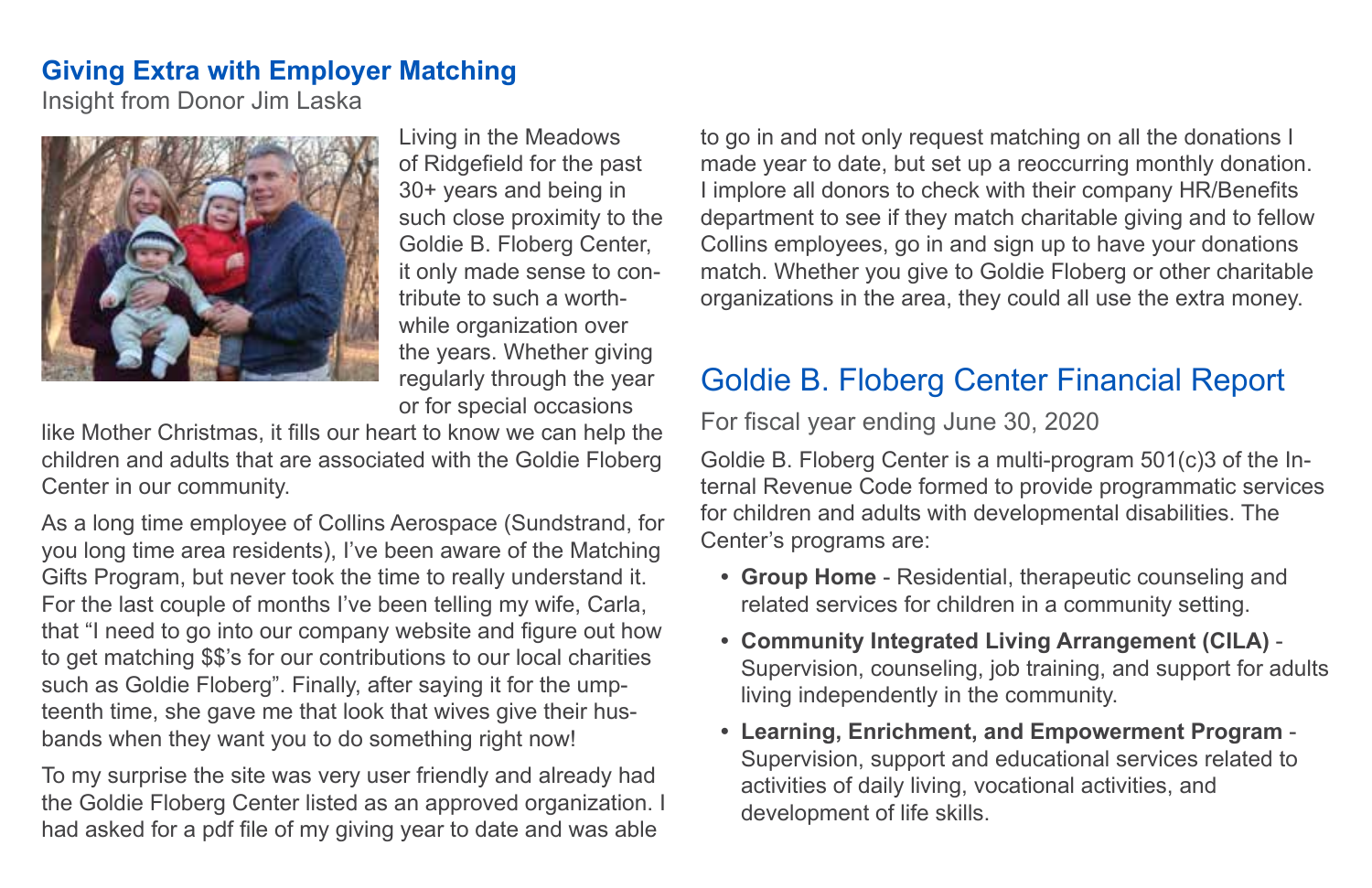# Revenue \$8,923,569 Expenses \$8,591,679

## **Revenue**

- Department of Human Services **\$7,495,052**
- Illinois State Board of Education **\$251,988**
- Social Security income **\$743,334**
- Investment income \$20,145
- Contributions **\$403,087**
- Other revenues **\$9,963**

## **Expenses**

- Group Home Services for Children **\$3,526,624**
- Community Integrated Living Arrangement for Adults **\$4,310,594**
- Learning Enrichment and Empowerment Program for Adults **\$356,232**
- Operating Expense **\$398,229**



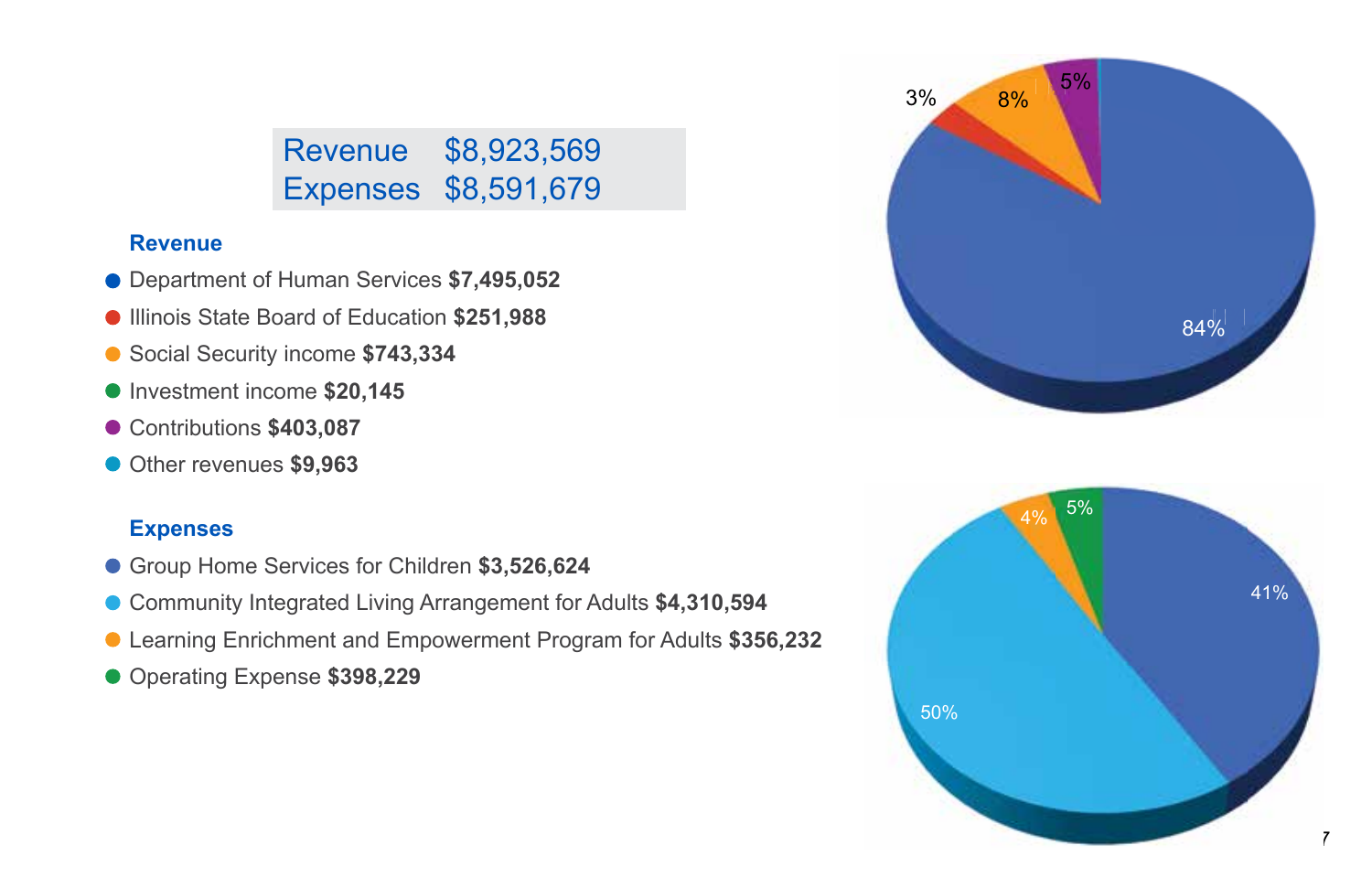#### **2020 Gifts to the Goldie B. Floberg Center**

Thank you to the individuals, corporations, and foundations that provided gifts, memorials, and tributes in support of Goldie B. Floberg Center and the children and adults we serve. Your support makes it possible for us to continue our Mission **to empower and enrich the lives of all people served**.

Heide Abramat Abreo Turid Addams Anthony and Shelby Albano Kathryn Albright Jennifer Alexender Charles and Vickie Allton Tony Alt American Aluminum Extruisions American Funds American Legion Auxiliary Nick and Floyette Ancona Gregory Anderson Scott and Victoria Anderson William and Carol Anderson Anything Aquatic, Inc. Sammy Aranki Ashley Ararwood Douglas and Jane Armitage Bill and Mary Anne Ax Patrick Bachrodt Francis Baines Francis Baloun, Jr.

Jim and Judy Balsley Sheryl Bard Alfeo Bari Dylan Barkley William and Jeanne Barr Barrick, Switzer, Long, Balsley & Van Evera Karen and Karen Bartch Baxter Robert Baxter John Beach Cynthia Bear Steve Beard Ben Harding Family Foundation Debra Benassi Benevity Community Impact Fund Lorene Benzel Andrew Berg Michael and Elizabeth Berg Mr. and Mrs. John Bergstrom Mary Bergstrom Bergstrom Inc. Louis and Donna Bernabei

George and Star Bertone David and Cherry Beto Gurpreet Bhamra Jon and Carolyn Bieck Mr. and Mrs. Richard Bjork Blackhawk Bank John and Jan Bland Luke Blahunka's Facebook Birthday Fundraiser Blazer Foundation John Brearley Roger and Patrice Breeland John and Sandra Brinkman Donna Brookbank Bill and Joyce Brown Thomas and Melissa Budd Peter and Cynthia Buffo Carl Caltagerone Eva Camacho Campos Construction Co. Lizbeth Cardenas Jeffrey and Linda Carlson June Carlson Herbert Case, III Stephen and Mary Casper Cathy Bellich Insurance CES Inc. Frank and Cynthia Chalke Joseph and Ingrid Chamberlain Charles & Marie Von Weise

Jeffrey Clausen Patrick and Diane Clementz Curtis and Marilyn Clouse James and Patricia Clowes Judi Collins Collins Aerospace Steven and Susan Connell Mr. and Mrs. David Cook Kenneth and Jeri Cook Mary Cook Richard and Sandra Coser Court Street United Methodist Church Jeffrey and Janet Cowles Tyler Cowman James and Jacquelyn Cox Coyle-Kiley Insurance Agency Cream City Stateline Scale Co. LLC Charles Dahlberg Peter Damby Gregory and Irene D'Anna Barbara Davig Jody Deery Edward and Kathleen Dibbin Dr. Frederick and Ellen Dietz Tracina Dixon John and Kency Dixon Kim Dixon Tracina Dixon Mary Anne Doherty Cheryl Donovan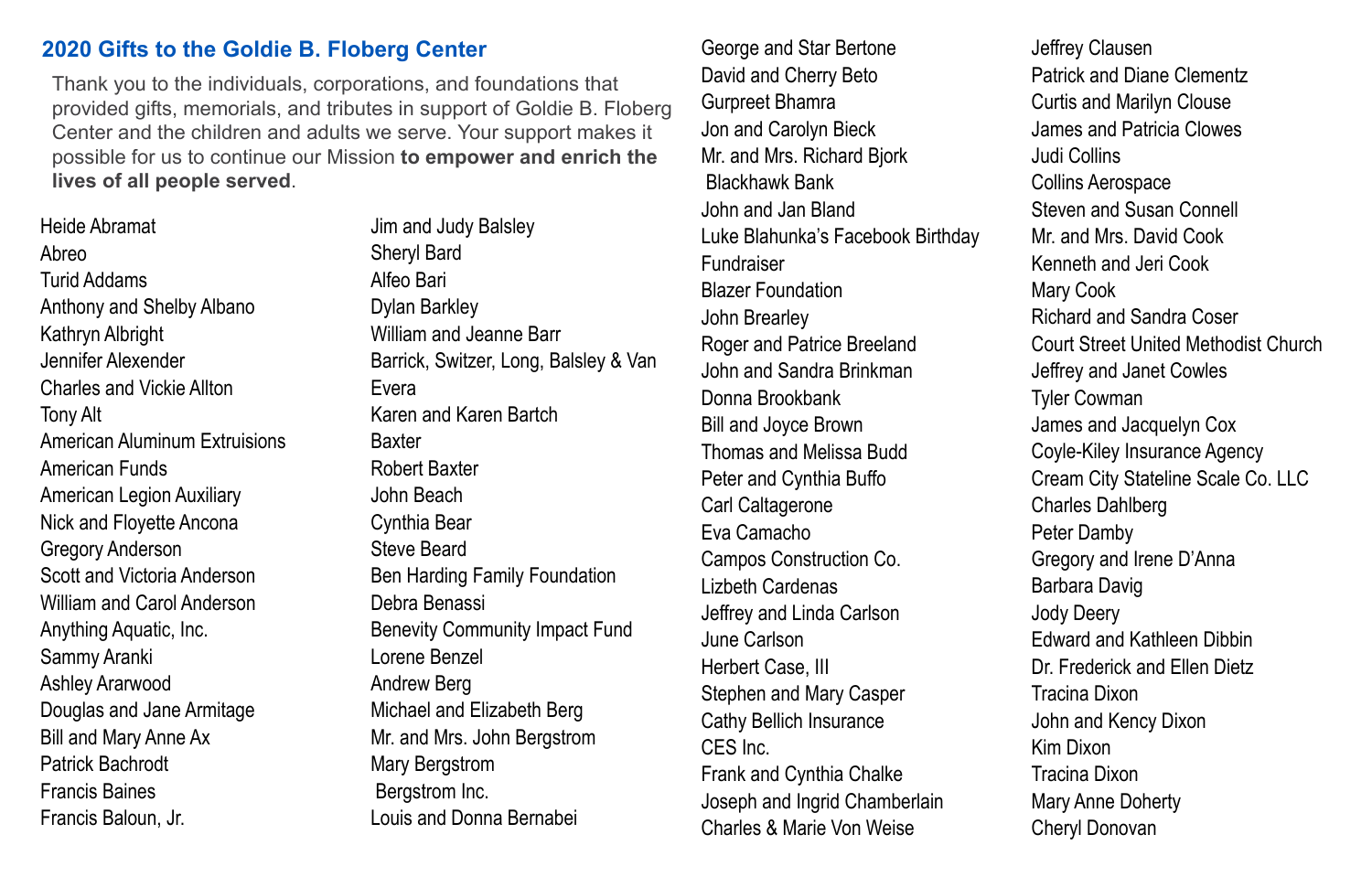Geoffrey and Virginia Dorr John and Theresa Dotzel Chuck and Fran Drewes William and Hazel Drilling David and Cindy Driscoll Gerald and Lucille Duerst Jay and Trina Durstock Wyatt Dykstra Joseph and Nancy Eaton Ecolab Inc. Barbara Eklund Electrical Industry LMCC Stephen and Melissa Elliott **Escrip** Dennis Fagerberg Matthew Falkner LaVona Farney Harold and Alyce Fath Dr. Jonathon and Pamela Ferguson Fidelity Charitable Field Pat Finnegan George and Laura Fischer Mabelann Fisher Carl and Susan Fitzpatrick Larry and Gaille Foran Steve and Sheri Ford Joseph and Maya Francis Jonathan and Kathleen Franzen Beth Frashier

Richard and Cindy Froman Frontstream Todd and Linda Fulmer Henry and Claire Gallenz Gambino Realtors Robert and Judy Gard James and Mary Gesmer Ronald and Dolly Gieseke Mr. and Mrs. Thomas Gill Frank and Mary Lou Ginestra Mark and Merry Beth Gliebe George Goddard Richard and Dorothy Graton Patrick and Mary Anne Greaney Paul and Deborah Green Todd and Brenda Green Betty Greenlee Greg Tuite & Associates Linden and Carol Griesbach Joan Gullo Bill and Rachel Gustafson Jerry and Nancy Gustafson Shirley Hacker Audrey Hackman-Myelle Mr. and Mrs. Erich Hagenlocher Jeffrey and Vickie Halom Timothy and Teresa Halom James and Julie Hansberry Yvonne Harper Ronald and Donna Haskell

Hassinger Trust Jeremy Hauser Patricia Hauser Alex and Carolyn Hawkes Madonna Hayes Mr. and Mrs. Mark Hazzard Gary and Debra Heiber Judith Heinke Kimberlee Hendricks Daniel Herdeman Patcharee Herrman Rose Mary Highland Roger and Sophia Himmel HMC Products, Inc. Mr. and Mrs. Edwin Hodowanic Russell and Mary Hoernecke John and Barbara Holmstrom John and Robin R. Hovis Scott and Karen Hulick Hulick Metals, Inc. Thomas and Sue Humphris iGiftFund Michael and Corinne Iven J. Carlson Growers, Inc. Steven and Lu Ann Jensen Eleanor Jephcote John C. Brearley Family Charitable Fund Carolyn Johnson Christine Johnson James Johnson

Judith Johnson Phyllis Johnson Mr. and Mrs. Richard Johnson Steven and Diane Johnson Coe and Ada Johnson Patrick and Dawn Johnston Jeanette Jones Michael Jones Gail Kadar Kelsey Kane Nancy and Jeff Kaney Dennis and Gail Kelce Melissa Kenney Mr. and Mrs. Dave Kerch Jerry Kerrigan Barbara Kinroth Ellen Kinzel Brant and Kristin Kitto Kjellstrom Family Foundation Ronald and Kathleen Klaman Paul Kleban Mark and Linda Klemm Arthur and Frances Kneller Ray and Laura Knepper Kevin and Connie Kney Knights of Columbus #470 Knights of Columbus #8021 Knights of Columbus Charities, Inc. Dr. William and Carolyn Kobler Judith Koehler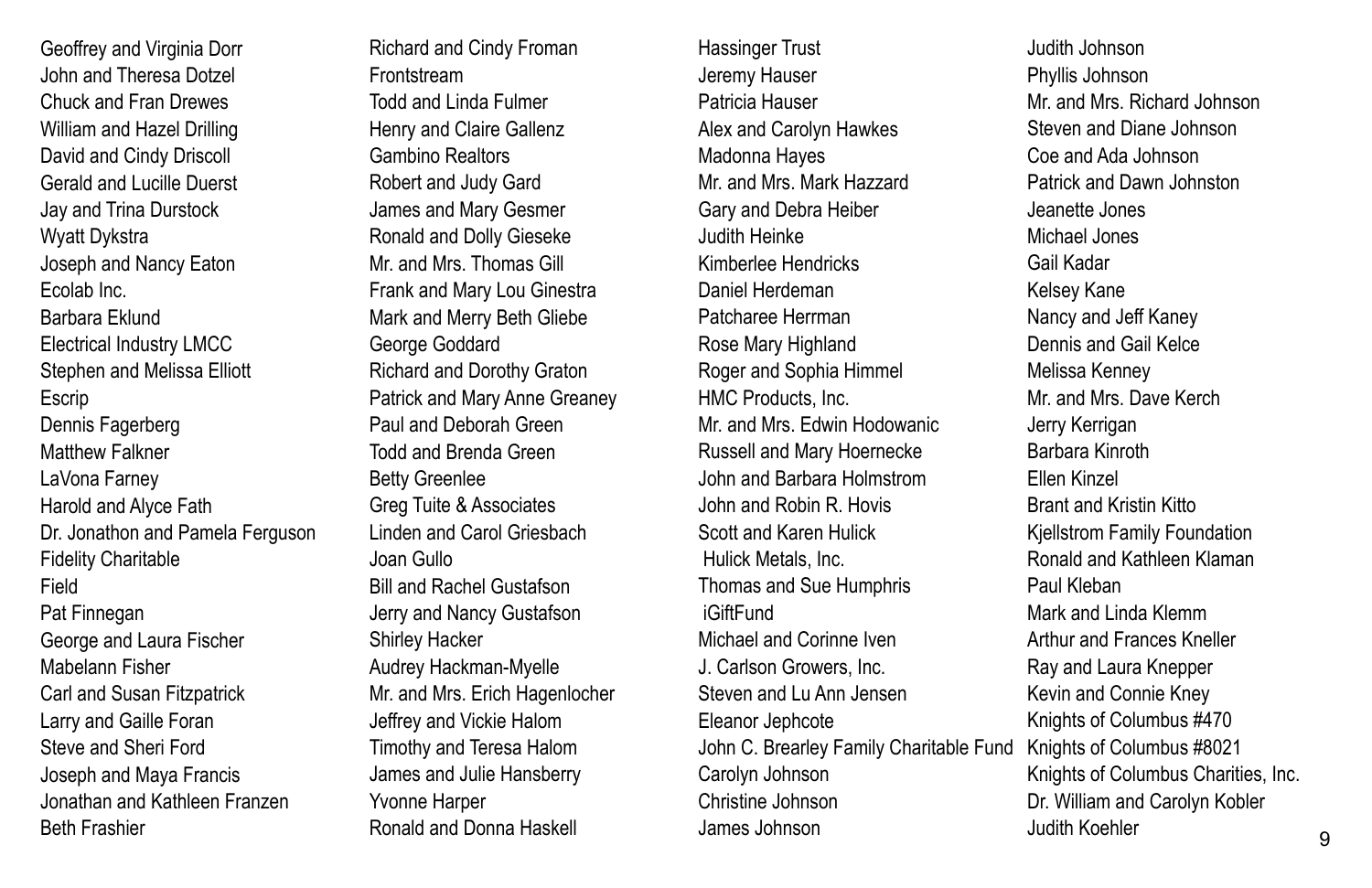James Kofoid Valerie Koopman Tiffany Kragenbrink Brian Kramer Ralph Kreissler Scott and Erica Krowczyk Mary Lou Lafler LaMonica Beverages Inc. Gerald and Marilyn Lang Jon and Jane Lang Conrad and Linda Lantz Charles Larson Harry and Nancy Larson Thomas and Jeanine Larson Dr. Herbert and Ruby Lash John Latham Gary and Jean Lederer Marilyn Lee Betty Leeson Richard Leighton Lello Family Foundation Jeff and Cathy Lillie Mr. and Mrs. Charles Lindstrom Erik and Rena Lindstrom Ronald Lindstrom Charles and Michele Lippert William and Beth Anne Lipton Patty Listenbee Mr. and Mrs. John Logli, Jr. Kevin and Deborah Lohmeier

Mr. and Mrs. Ted Long Steve and Carolyn Luczak Frank Macchi Maffett's Advertising, LLC Thomas and Dana Maggio Kurt and Sherry Majewski Carol Malmgren Jeffrey and Crystal Maney Jerome and Wendy Marcec Faye Marcus Rebecca Martin Mr. and Mrs. John Martin Scott and Marcy Martin Jon and Amy Marzorati Roy and Mari Mattocks Lester and Patricia Mayfield Patricia Mazanec Dr. Donald and Judith McCanse Mary McCarty Kristy McClammer Thomas and Janene McCollough Roger and Bette McDougall Larry and Betty McGee Dr. Rick McNelly Michael and Becky Meier Herbert and Paulette Meldahl Michael Mertens Mark and Margaret Micka Bruce Middleton William and Carol Mikosz

John and Mary Ann Miles Jose and Eileen Millan Robert Millar Gerry Miller Henry and Sara Miller Patricia Miller Susan Miller William and Pamela Miner Miner Family Charitable Trust Mister Enterprises of Rockford, Inc. Sandra and Lawrence Moeller Bob and Nancy Mohns Pamela Monroe Scott and Kelly Monson Wes and Pamela Morgan Morgan Stanley Global Impact Funding **Trust** Tim and Janice Morris Elaine Mowell MaryAnn Mueller Joseph Musick Andrea Nagle William Naretta Nelson Fire Protection Marlys Nethery Network For Good Betty Neuhofer New Hope Community Church Mr. and Mrs. Richard Nielsen Betty Norberg

Northern Illinois Building Contractors Association Gerald and Diane Ogren Mr. and Mrs. Richard Olson Richard and Karen Olson Barclay and Debra Olson Orangeville United Methodist Women James and Julie O'Rourke **Ortholllinois** Arlene Outzen Constance Owens Michael and Diane Owens Gail and Glenn Palmer Janine Paolino Mr. and Mrs. James Patch Robert and Constance Pauwels Payroll Plus Accounting Services Thomas and Maryanne Pellicore Alford and Judith Penniman Jeffrey Perrigo Gary Peterson Delbert and Lois Peterson Paul and Barbara Peterson Jayne Pheiffer Sally Pierick Aholi Pierson Dr. John and Hilde Pingo PIPC Human Service Users Group Plumbers & Pipefitters Local Union 23 Dr. Perry and Janet Pollock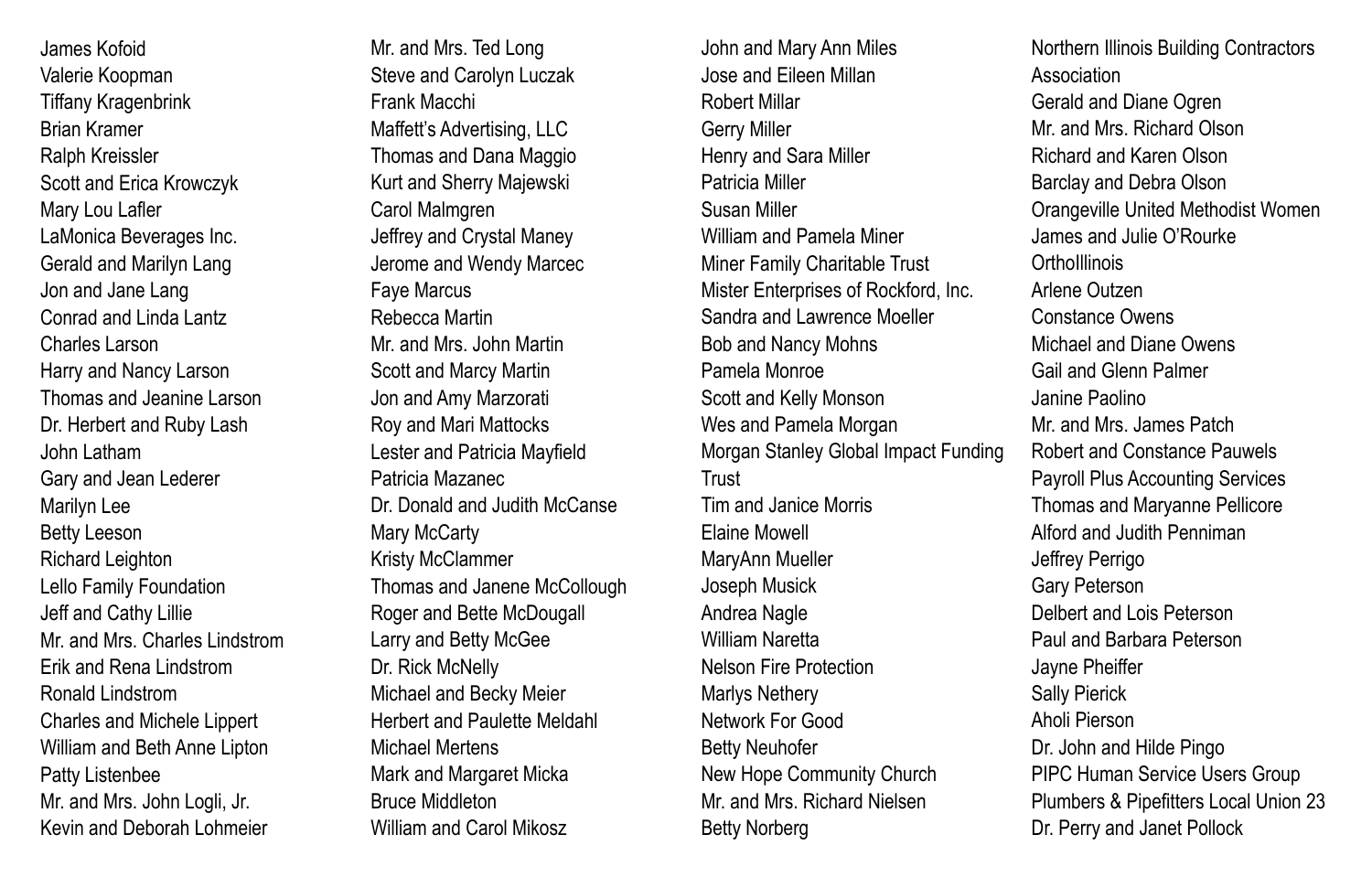Lyndle and Joyce Pond Wally and Kathleen Prins Jerome and Sally Quilici Jones William Radovich Mr. and Mrs. Gregory Ragan Peter and Mary Raymoure Marilynn Read Stephanie Redieske Alicia and Jeff Reese Reese Family Charitable Foundation Robert Reitsch Burdette Richter Robert Richter Toni Rocha Linda Roehrig Rosanne and Rosanne Rollette Martha Roper Michael and Vicki Rudh-Jones Edward and Jeanne Rudnicki Don and Faith Rufer Gary and Vicky Rumsey George and Bonnie Ruper Ryan Sullivan Group S & H Nurseries Pamela Sampson Lisa Santiago Nina Sardisco Marvin and Toye Saverson Paul Schaefer Brian and Emily Schindler

Schmeling Construction Co. Herbert Schrader John Schroedl William and Jo Ann Schultheis Jill Schulz Bruce and Cheryl Scott David and Ruth Scott Douglas and Tammy Scott Ronald and Mary Seeley Ralph and Rita Seidl Stacy Sennett-Baden Virginia Sharp William Shea Brice and Carol Shepherd Steven and Bernadette Simard Eugene Skoglund James and Joanne Smith Susan Somers Darlene Soppa South Beloit Lions Club Laura and Tim Speer Mr. and Mrs. Richard Spencer Michael and Jessica St. Angel Mr. and Mrs. Timothy Starck Guy and Peggy Stewart Patrick and Kellie Stien Thomas Stiff Facebook Birthday Fundraisier Nancy Swain Eugene Swanson

Michael and Tracy Swanson Shirley Sweet Karen Swinford Dave Syverson John and Lisa Tallman Edward and Annette Taroli Roy and Gina Tatro Ingrid Tejes-Webb Scott and Judy Tenney Don and Kathryn Terasaki The DeLong Co. Inc. Mike Theiler William and Catherine Thiede Bert and Kathryn Thomas Mr. and Mrs. Mark Tichgelaar Sharron and Larry Townsend Martin and Roxanne Tuckett U.S. Charitable Gift Trust Richard and Carol Ulasy Mary and David Urbelis Robert and Betty VanBriesen Crystal Vanderheyden Dorothy VanMatre Kathy and Albert Velasco Marilyn Wallen Matthew Warneke Richard and Elise Warner Susan Waxler Matthew and Lauren Weber Sean and Brenda Weinberg

Ronald and Yvonne Weis Bruce and Linda Weliky Laurie and Patricia Wicks Jeffrey and Amber Wilcox Erin and Kristopher Wilcoxen Angela Wilhelms William S. Howard Charitable Trust Wisconsin Insulation Contractors Assoc. Randy and Wendie Woehler Clifton and Doris Woest Thomas Wood YourCause, LLC Dean and Diane Zanocco Steve and Le Ann Zarembski

### **Gifts in Honor and Memorial**

Goldie B. Floberg Center is grateful to have received the following gifts in honor and memorial.

**Aktion Club of Alpine Rockford**  Valerie Johnson

**Charlie Bark**  David and Deborah Anne Bark

**Larry Bates**  Loretta Bates

**Sarah Betacourt**  Peter and Nancy Howard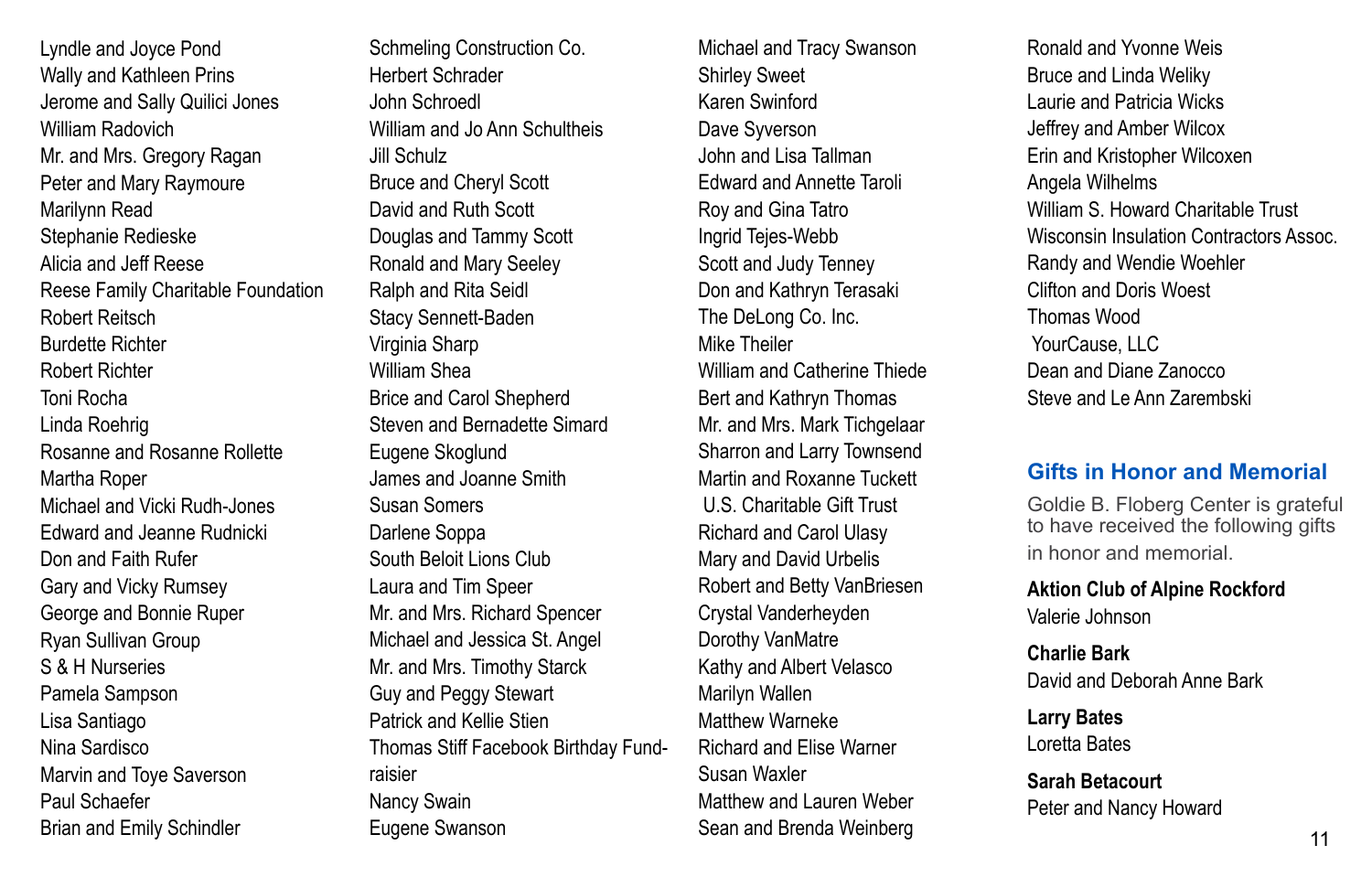**Brian Bilyeu**  Dennis and Miriam Bilyeu

**Rachel Blum**  Deborah Stangl

**Tom Bonnell and daughter Rachel**  Lynn Bonnell J and Bonnie Carson Suzanne Felker Kelly Hendrick Thomas and Debra Gay Kersten Ray and Barbara Reineck Max and Brooke Sulzberger

#### **Brent**

Mary Nielsen

**Barbara Brown** 

Mr. and Mrs. Jeremy Brown

**Martin Bryan and Sarah Bryan**  C Yvonne Tompkins

**Sarah Bryan** Martin Bryan

**Dolores Cascio** Carlo and Linda Matranga

**Jerry L. Christensen**  Dorothy Christensen

**Christopher**  Katherine Rauenzahn

### **Georganne Eggers**

Elizabeth Dickinson Ed and Vicki Eggers Gordon and Rose and Rose Eggers

**Kurt Emerick**  Shirley Ann Tudor

**Jack Fischer**  Anna Mae and George Nibert

**Goldie Floberg**  Charles and Diane Piper The Piano Doctor

**Jack L. Frashier**  Rachel Blum Karen and Dr. Rich Ferdman George and Lori Frashier Maysen Frashier Garrett Frashier Schuyler Frashier Beth Frashier Gabi and Jack McDonald

**Kristen Freeman and Memory of Shannon Freeman**  Terry and Valerie Freeman

**Liz and Kurt Garcia**  Joseph and Mary Garcia

**Cindy Hammond**  Anna Schiro

**Grace Harmon**  Vickie and Vickie Krause

**Steve Hemenway**  Pamela Hemenway

**Edward Jakubowski**  David and Virginia McChristie

**Michael Jaros**  Martin and Glenda Jaros

**Jayla**  David and Pam Meyerson

**Lucille A. Jenkins**  Hans and Connie Fleissner

**Christine Jewell**  Judy McGregory

**Gail Johnson**  Michael and Gay Covell

**Eric Johnson**  Robert and Audrey Johnson

**Lois Kircher**  Mary Anne Glaunert

**Pat and Ted Kline**  Thomas and Sandra Didier

**Dawn Leigh**  Edward and Jean Fujimoto **Jake Leto**  Katherine Chaney Richard Chaney

**Florence Lipinski**  Diane Ablett

**Lucy's First Birthday**  Roberta Holzwarth Maryjo Pirages Reynolds and Nathan Reynolds Caitlin Pusateri

**Pat Magnuson**  Carlo and Linda Matranga

**Veronica "Tina" Marcec**  Cheryl Abbema Nashville Striders Mark and Heather Quebbeman Beverly Walker

**Ann F. Mason**  Major Mason

**Eunice McGuire**  Vince McGuire

**Richard Moyer**  Shirley Moyer

**Dee Murphy**  Arthur and Deborah Smith

**Ruby and Cliff Nelson**  Todd Piper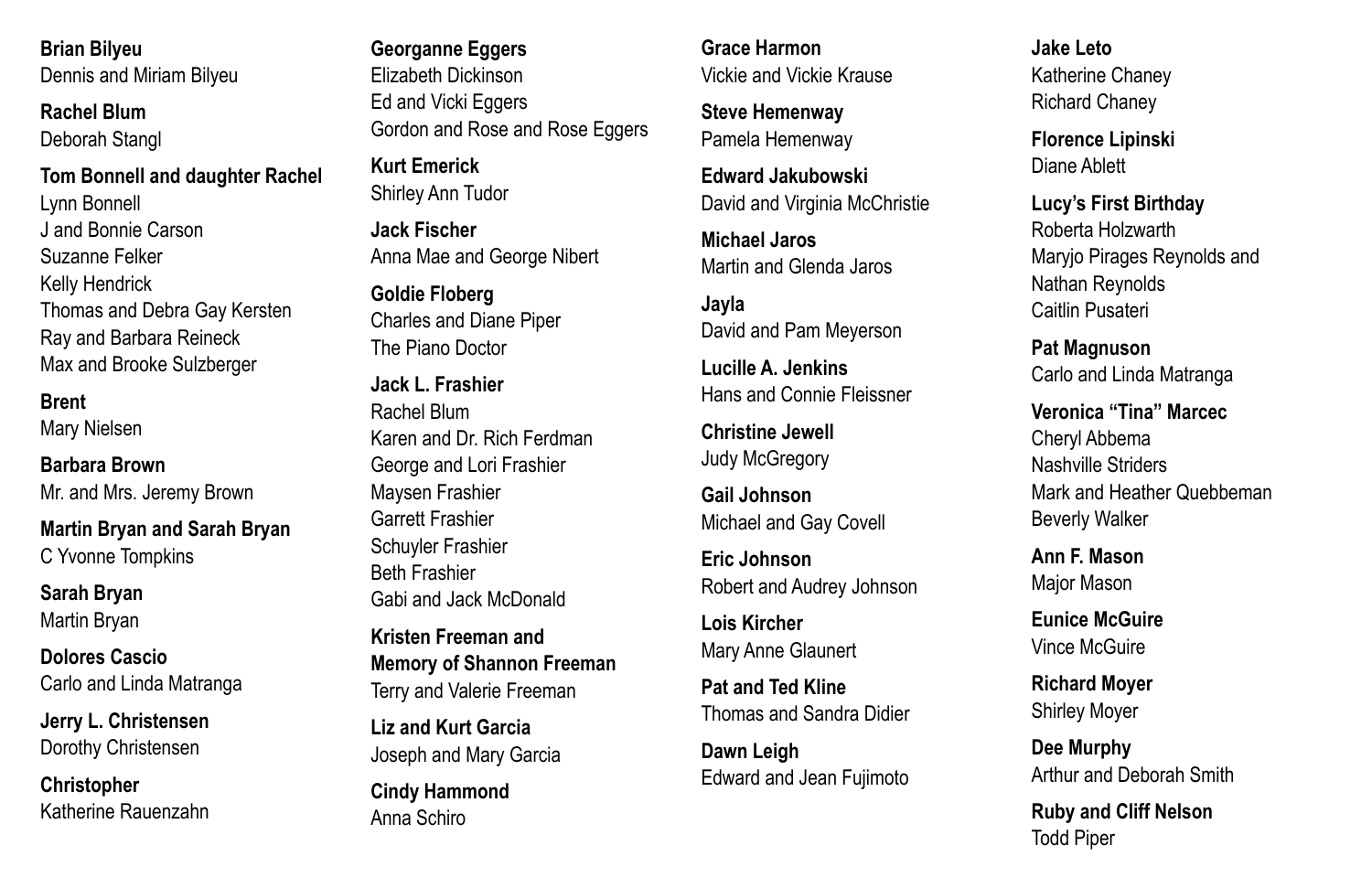**Tom Olson**  Courtney Olson

**Piere Outzen**  Edward and Ardena Zirbes

**Della Passaglia** 

Chris Nagorny

**Mary Nagorny and Della Passaglia**  Lawrence Nagorny

**Becky Quantock** 

Julie Salisbury

**Rachel**  Ronald and Arlene Blum Beth Frashier

**Aiden Rehberg** 

Matt and Laura Rehberg

**Harriet Reid**  JoAnne Reid

**Bill and Irene Reynolds**  Michael and Melinda Rhodes

**Ron** 

Claude and Debra Berger Elmer Jourdain

#### **Aaron Shea**

Mr. and Mrs. Aloysius Endres Marc and Marilyn Hedlund

**Steve D. Siden**  Gary and Dorothy Siden

**Dan Slattery**  Carlo and Linda Matranga

**Julie Snively**  William Snively

**Sheldon Steiner**  Shirley Moyer

**Albert E. "Emm" Stiff**  Ilene and Larry Arshonsky Frank De Rosa Mr. and Mrs. Mark DeJulius Dan Laurx Kathryn Olsen Brian Petrow Sharon Semler Mr. and Mrs. Jim Steinhoff Thomas and Brenda Stiff Mary Wojcik

**Lauren Stiff and Albert E. "Emm" Stiff**  Hailey Kenny

**Lauren Stiff**  Thomas and Brenda Stiff

**Nick Swarout**  Mr. and Mrs. Christopher Swartout

**Carol M. Waters**  Julie Fry

**Eddie Watts**  Patrick and Lisa Rivers

**Caleb Winteroth**  Mr. and Mrs. Marvin Ekhoff

## **Gifts in Kind**

Roy and Sally Abramat Aktion Club of Alpine Kiwaniis Children's Safe Harbor City Firefighters Local 413 Georganne Eggers Karen Green Keller Williams Signature Realty Virginia Meyer Debby Schneider Matt and Linda Terry Kyle Weber

## **Goldie B. Floberg Legacy Circle**

Georganne Eggers Helen Emerick Jill and Mark Grove Art and Fran Kneller Scott and Erica Krowczyk Dennis and Peggy Lello Rebecca Martin Jaye Quimby Stephen Schmeling Ryan Sullivan



*Please accept our sincerest apologies for any errors or omissions in recognizing your gift. Please call Laura Speer, Director of Fund Development, with any corrections: (815) 624-8431, Ext. 101.*